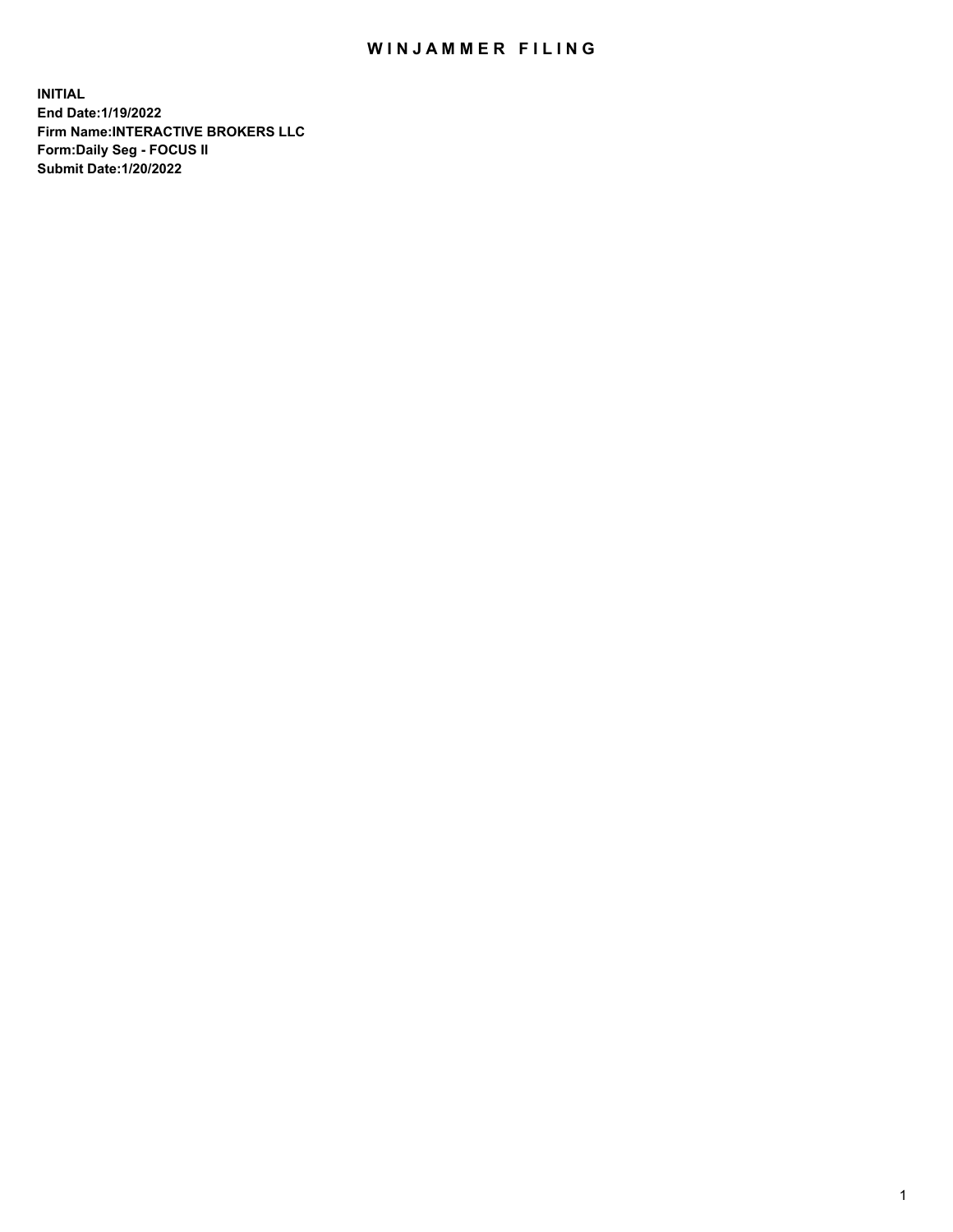**INITIAL End Date:1/19/2022 Firm Name:INTERACTIVE BROKERS LLC Form:Daily Seg - FOCUS II Submit Date:1/20/2022 Daily Segregation - Cover Page**

| Name of Company                                                                                                                                                                                                                                                                                                               | <b>INTERACTIVE BROKERS LLC</b>                                                                  |  |
|-------------------------------------------------------------------------------------------------------------------------------------------------------------------------------------------------------------------------------------------------------------------------------------------------------------------------------|-------------------------------------------------------------------------------------------------|--|
| <b>Contact Name</b>                                                                                                                                                                                                                                                                                                           | James Menicucci                                                                                 |  |
| <b>Contact Phone Number</b>                                                                                                                                                                                                                                                                                                   | 203-618-8085                                                                                    |  |
| <b>Contact Email Address</b>                                                                                                                                                                                                                                                                                                  | jmenicucci@interactivebrokers.c<br><u>om</u>                                                    |  |
| FCM's Customer Segregated Funds Residual Interest Target (choose one):<br>a. Minimum dollar amount: ; or<br>b. Minimum percentage of customer segregated funds required:% ; or<br>c. Dollar amount range between: and; or<br>d. Percentage range of customer segregated funds required between:% and%.                        | $\overline{\mathbf{0}}$<br>$\overline{\mathbf{0}}$<br>155,000,000 245,000,000<br>0 <sub>0</sub> |  |
| FCM's Customer Secured Amount Funds Residual Interest Target (choose one):<br>a. Minimum dollar amount: ; or<br>b. Minimum percentage of customer secured funds required:%; or<br>c. Dollar amount range between: and; or<br>d. Percentage range of customer secured funds required between:% and%.                           | $\overline{\mathbf{0}}$<br>$\overline{\mathbf{0}}$<br>80,000,000 120,000,000<br>0 <sub>0</sub>  |  |
| FCM's Cleared Swaps Customer Collateral Residual Interest Target (choose one):<br>a. Minimum dollar amount: ; or<br>b. Minimum percentage of cleared swaps customer collateral required:%; or<br>c. Dollar amount range between: and; or<br>d. Percentage range of cleared swaps customer collateral required between:% and%. | $\overline{\mathbf{0}}$<br>$\overline{\mathbf{0}}$<br>0 <sub>0</sub><br>0 <sub>0</sub>          |  |

Attach supporting documents CH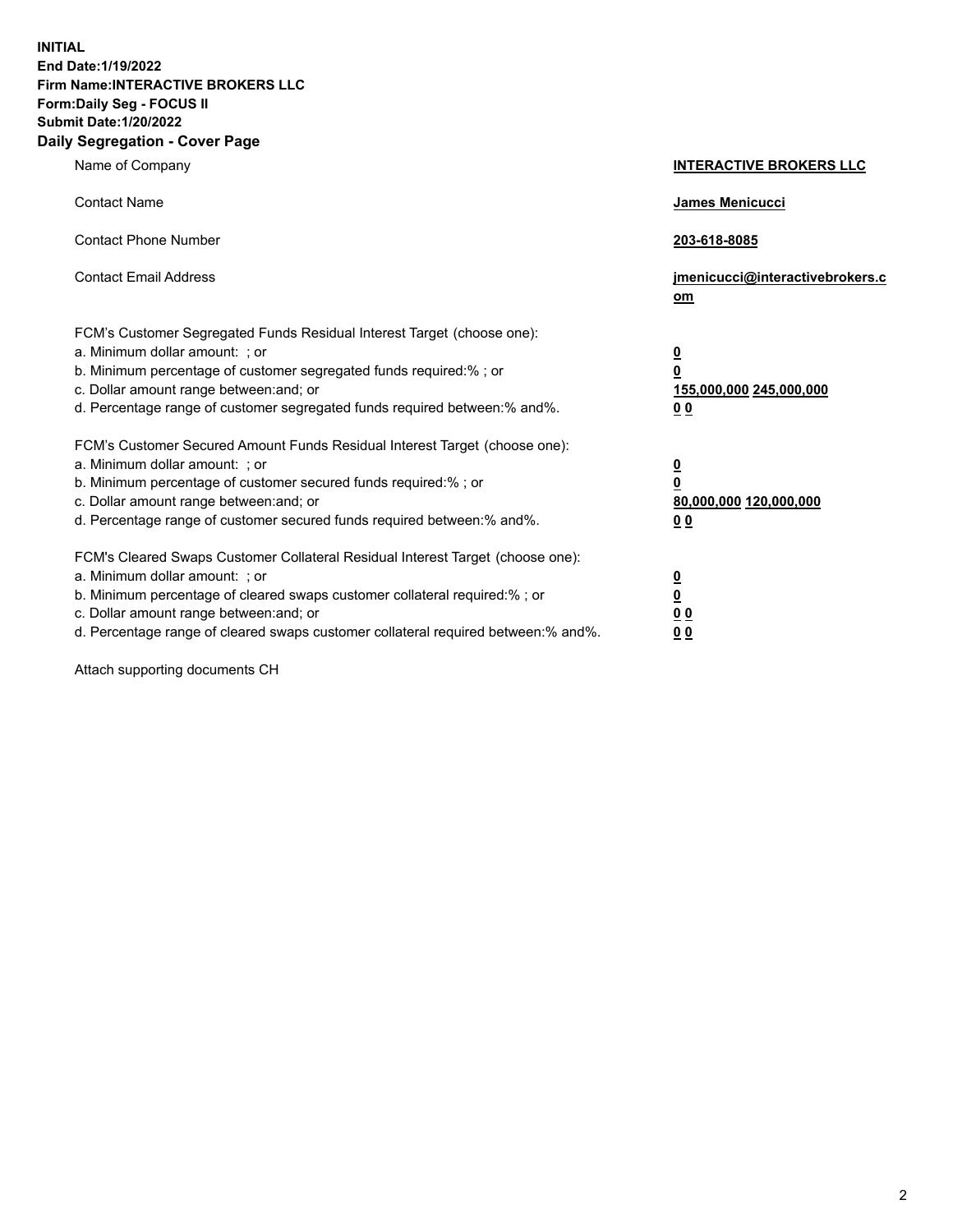**INITIAL End Date:1/19/2022 Firm Name:INTERACTIVE BROKERS LLC Form:Daily Seg - FOCUS II Submit Date:1/20/2022 Daily Segregation - Secured Amounts**

| -677,968,891 [7315]<br>1,164,158,670 [7325]<br>124,416 [7335]<br>-14,266 <sup>[7337]</sup> |
|--------------------------------------------------------------------------------------------|
|                                                                                            |
|                                                                                            |
|                                                                                            |
|                                                                                            |
|                                                                                            |
|                                                                                            |
|                                                                                            |
|                                                                                            |
|                                                                                            |
|                                                                                            |
| 486,299,929 [7345]                                                                         |
| 23,940 [7351]                                                                              |
| 0 [7352] 23,940 [7354]                                                                     |
| 486,323,869 [7355]                                                                         |
|                                                                                            |
| 486,323,869 [7360]                                                                         |
|                                                                                            |
|                                                                                            |
|                                                                                            |
| 106,209,320 [7500]                                                                         |
| 0 [7520] 106,209,320 [7530]                                                                |
|                                                                                            |
| 299,361,000 [7540]                                                                         |
| 0 [7560] 299,361,000 [7570]                                                                |
|                                                                                            |
|                                                                                            |
|                                                                                            |
|                                                                                            |
|                                                                                            |
| 0 [7615] 0 [7620]                                                                          |
|                                                                                            |
|                                                                                            |
|                                                                                            |
|                                                                                            |
|                                                                                            |
| 0 [7675] 0 [7680]                                                                          |
|                                                                                            |
| -955,092,306 [7700]                                                                        |
|                                                                                            |
| 1,157,885,268 [7720]                                                                       |
| 124,416 [7730]                                                                             |
| <u>-14,266</u> [7735] 202,903,112 [7740]                                                   |
|                                                                                            |
|                                                                                            |
| 608,473,432 [7770]                                                                         |
| 122,149,563 [7380]                                                                         |
|                                                                                            |
| 80,000,000 [7780]                                                                          |
| 42,149,563 [7785]                                                                          |
|                                                                                            |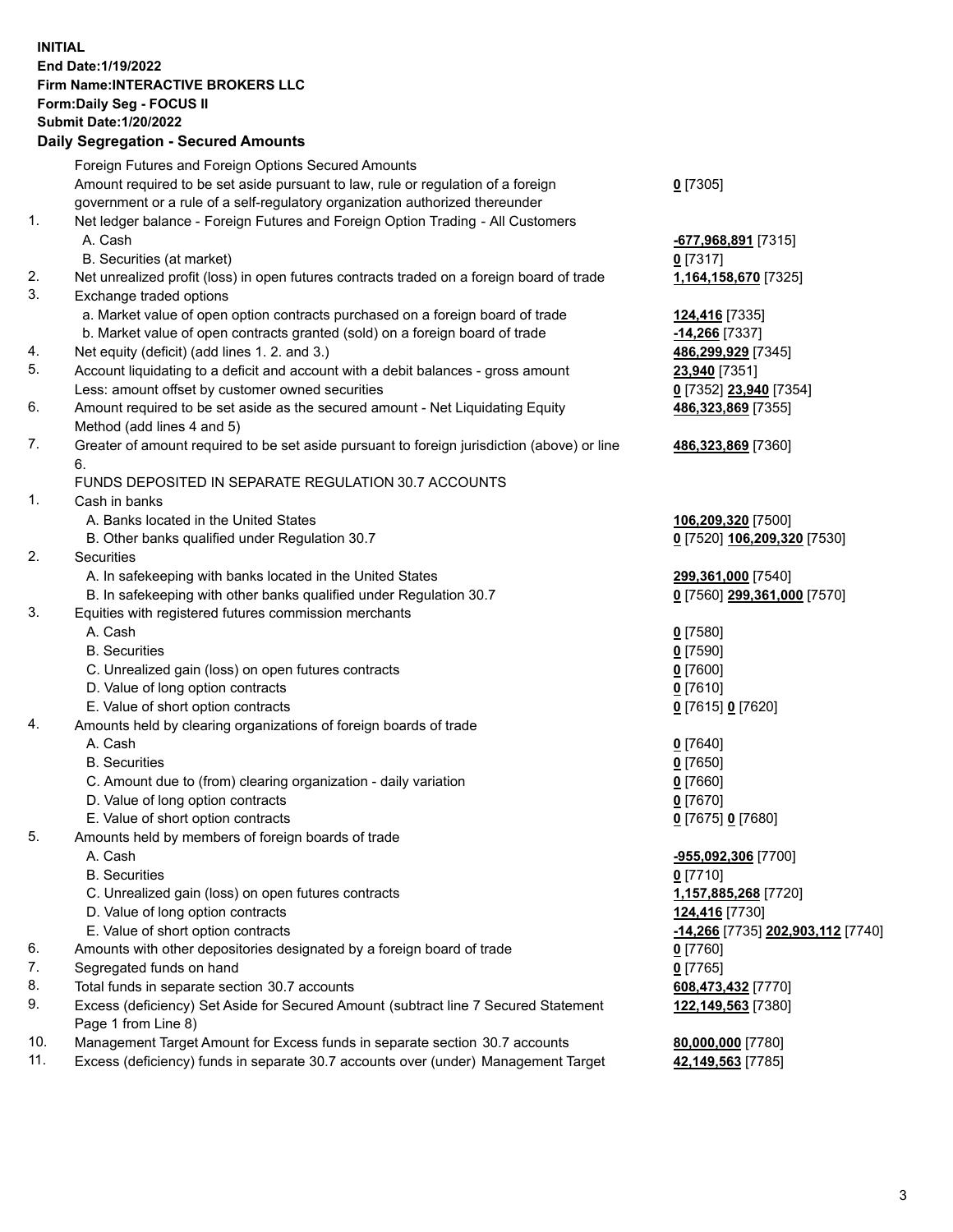**INITIAL End Date:1/19/2022 Firm Name:INTERACTIVE BROKERS LLC Form:Daily Seg - FOCUS II Submit Date:1/20/2022 Daily Segregation - Segregation Statement** SEGREGATION REQUIREMENTS(Section 4d(2) of the CEAct) 1. Net ledger balance A. Cash **7,557,066,146** [7010] B. Securities (at market) **0** [7020] 2. Net unrealized profit (loss) in open futures contracts traded on a contract market **262,741,072** [7030] 3. Exchange traded options A. Add market value of open option contracts purchased on a contract market **672,879,883** [7032] B. Deduct market value of open option contracts granted (sold) on a contract market **-627,392,657** [7033] 4. Net equity (deficit) (add lines 1, 2 and 3) **7,865,294,444** [7040] 5. Accounts liquidating to a deficit and accounts with debit balances - gross amount **1,041,203** [7045] Less: amount offset by customer securities **0** [7047] **1,041,203** [7050] 6. Amount required to be segregated (add lines 4 and 5) **7,866,335,647** [7060] FUNDS IN SEGREGATED ACCOUNTS 7. Deposited in segregated funds bank accounts A. Cash **900,928,909** [7070] B. Securities representing investments of customers' funds (at market) **4,819,802,600** [7080] C. Securities held for particular customers or option customers in lieu of cash (at market) **0** [7090] 8. Margins on deposit with derivatives clearing organizations of contract markets A. Cash **1,986,877,802** [7100] B. Securities representing investments of customers' funds (at market) **394,517,707** [7110] C. Securities held for particular customers or option customers in lieu of cash (at market) **0** [7120] 9. Net settlement from (to) derivatives clearing organizations of contract markets **-2,058,308** [7130] 10. Exchange traded options A. Value of open long option contracts **672,879,883** [7132] B. Value of open short option contracts **-627,392,657** [7133] 11. Net equities with other FCMs A. Net liquidating equity **0** [7140] B. Securities representing investments of customers' funds (at market) **0** [7160] C. Securities held for particular customers or option customers in lieu of cash (at market) **0** [7170] 12. Segregated funds on hand **0** [7150] 13. Total amount in segregation (add lines 7 through 12) **8,145,555,936** [7180] 14. Excess (deficiency) funds in segregation (subtract line 6 from line 13) **279,220,289** [7190] 15. Management Target Amount for Excess funds in segregation **155,000,000** [7194] **124,220,289** [7198]

16. Excess (deficiency) funds in segregation over (under) Management Target Amount Excess